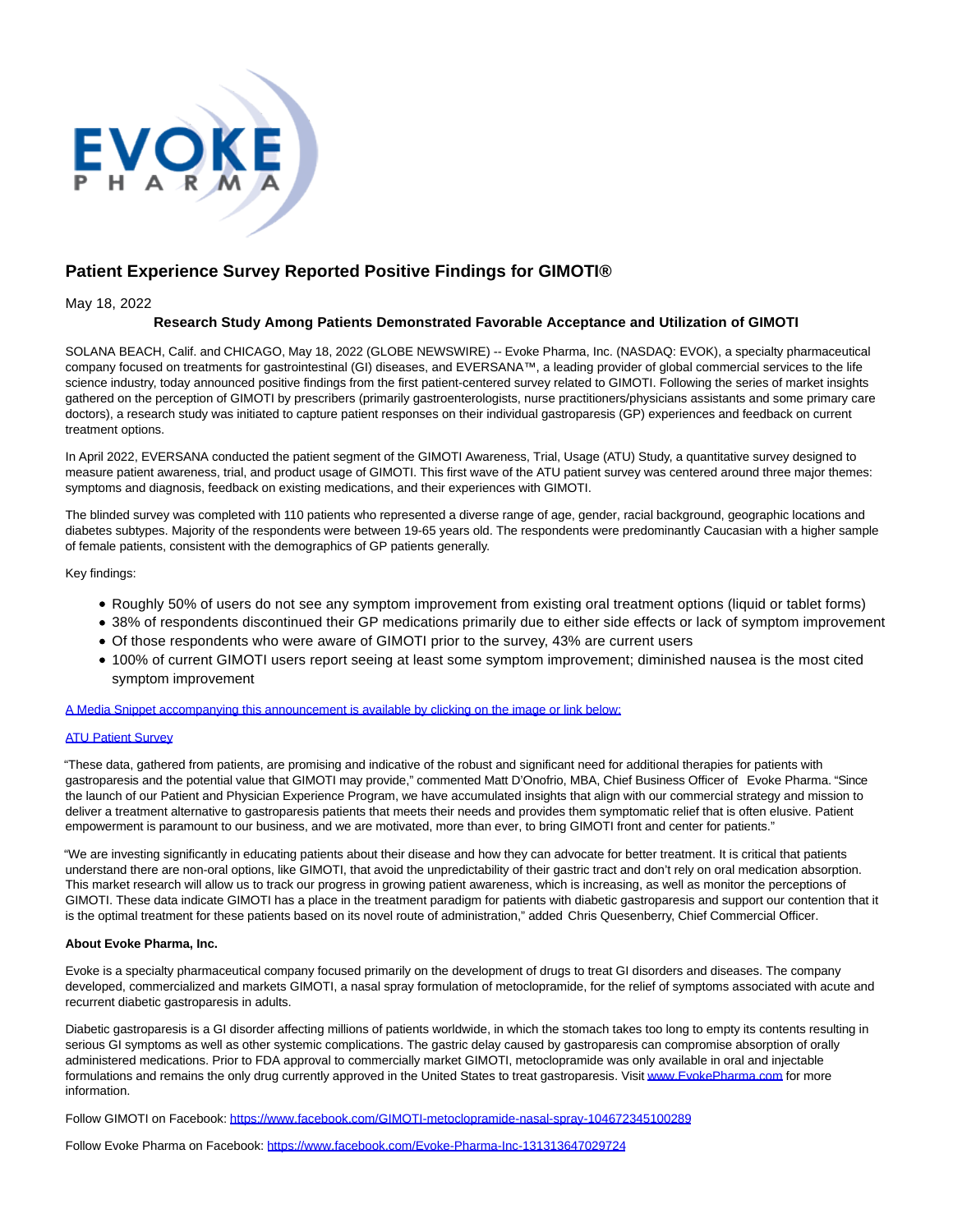#### Follow Evoke Pharma on LinkedIn: [https://www.linkedin.com/company/evoke-pharma/](https://www.globenewswire.com/Tracker?data=D553Pw7DXX0N1eHUA8l-Wjv7SIzIZWBSWC9lxhhwvhWXhoGaALfGgGBNDs0RALIMOIfDMzP8MmfDLxm_NyxRKNMMufBHSPVcF1Qg8habTIbhxEdb6KMGJQvRxosH0XihiwLp0D6x_C23n0rjQ8hUKaIdFLwr1OtHKLx_LkZasEI=)

# **About EVERSANA**

EVERSANA™ is a leading provider of global services to the life science industry. The company's integrated solutions are rooted in the patient experience and span all stages of the product lifecycle to deliver long-term, sustainable value for patients, prescribers, channel partners and payers. The company serves more than 500 organizations, including innovative start-ups and established pharmaceutical companies to advance life science solutions for a healthier world. To learn more about EVERSANA, visi[t eversana.com o](http://eversana.com/)r connect through LinkedIn and Twitter.

# **About Gimoti™ (metoclopramide) nasal spray**

GIMOTI is indicated for the relief of symptoms in adults with acute and recurrent diabetic gastroparesis.

Important Safety Information

WARNING: TARDIVE DYSKINESIA

- Metoclopramide can cause tardive dyskinesia (TD), a serious movement disorder that is often irreversible. The risk of developing TD increases with duration of treatment and total cumulative dosage.
- Discontinue GIMOTI in patients who develop signs or symptoms of TD. In some patients, symptoms may lessen or resolve after metoclopramide is stopped.
- Avoid treatment with metoclopramide (all dosage forms and routes of administration) for longer than 12 weeks because of the increased risk of developing TD with longer-term use.

GIMOTI is not recommended for use in:

- Pediatric patients due to the risk of developing tardive dyskinesia (TD) and other extrapyramidal symptoms as well as the risk of methemoglobinemia in neonates.
- Moderate or severe hepatic impairment (Child-Pugh B or C), moderate or severe renal impairment (creatinine clearance less than 60 mL/minute), and patients concurrently using strong CYP2D6 inhibitors due to the risk of increased drug exposure and adverse reactions.

GIMOTI is contraindicated:

- In patients with a history of tardive dyskinesia (TD) or a dystonic reaction to metoclopramide.
- When stimulation of gastrointestinal motility might be dangerous (e.g., in the presence of gastrointestinal hemorrhage, mechanical obstruction, or perforation).
- In patients with pheochromocytoma or other catecholamine-releasing paragangliomas. Metoclopramide may cause a hypertensive/pheochromocytoma crisis, probably due to release of catecholamines from the tumor.
- In patients with epilepsy. Metoclopramide may increase the frequency and severity of seizures.
- In patients with hypersensitivity to metoclopramide. Reactions have included laryngeal and glossal angioedema and bronchospasm.

Potential adverse reactions associated with metoclopramide include: Tardive dyskinesia (TD), other extrapyramidal effects (EPS), parkinsonism symptoms, motor restlessness, neuroleptic malignant syndrome (NMS), depression, suicidal ideation and suicide, hypertension, fluid retention, hyperprolactinemia, effects on the ability to drive and operate machinery.

Most common adverse reactions (≥5%) for GIMOTI are: dysgeusia, headache, and fatigue.

These are not all of the possible side effects of GIMOTI. Call your doctor for medical advice about whether you should take GIMOTI and the possible risk factors and side effects. You are encouraged to report negative side effects of prescription drugs to the FDA. Visi[t www.fda.gov/medwatch o](https://www.globenewswire.com/Tracker?data=ViLoHpHm8YhdJ5kzKyLxbRTwiVMnyFB5mhMlf1OzIHRMXiOqBaO5-nMH4QjLRI3uR4EIU9Wi_JBZHffq21AVyfo7-dIltHim6UhC8P3o0nE=)r call 1-800-FDA-1088.

#### **Safe Harbor Statement**

Evoke cautions you that statements included in this press release that are not a description of historical facts are forward-looking statements. In some cases, you can identify forward-looking statements by terms such as "may," "will," "should," "expect," "plan," "anticipate," "could," "intend," "target," "project," "contemplates," "believes," "estimates," "predicts," "potential" or "continue" or the negatives of these terms or other similar expressions. These statements are based on the company's current beliefs and expectations. These forward-looking statements include statements regarding: the potential for GIMOTI to meet the needs of patients and Evoke's and EVERSANA's marketing efforts; and Evoke's and EVERSANA's commercialization plans, including their plans to increase awareness and access to GIMOTI. The inclusion of forward-looking statements should not be regarded as a representation by Evoke that any of its plans will be achieved. Actual results may differ from those set forth in this press release due to the risks and uncertainties inherent in Evoke's business, including, without limitation: Evoke's and EVERSANA's ability to successfully drive market demand for GIMOTI; the results of the ATU survey may not predict prescribing trends by doctors or acceptance by patients, and are not intended to reflect or imply actual prescriptions or sales to date; Evoke's ability to obtain additional financing as needed to support its operations; the COVID-19 pandemic may continue to disrupt Evoke's and EVERSANA's business operations impairing the ability to commercialize GIMOTI and Evoke's ability to generate any product revenue; Evoke's dependence on third parties for the manufacture of GIMOTI; Evoke is entirely dependent on the success of GIMOTI; inadequate efficacy or unexpected adverse side effects relating to GIMOTI that could result in recalls or product liability claims; and other risks and uncertainties detailed in Evoke's prior press releases and in the periodic reports it files with the Securities and Exchange Commission. You are cautioned not to place undue reliance on these forward-looking statements, which speak only as of the date hereof, and Evoke undertakes no obligation to revise or update this press release to reflect events or circumstances after the date hereof. All forward-looking statements are qualified in